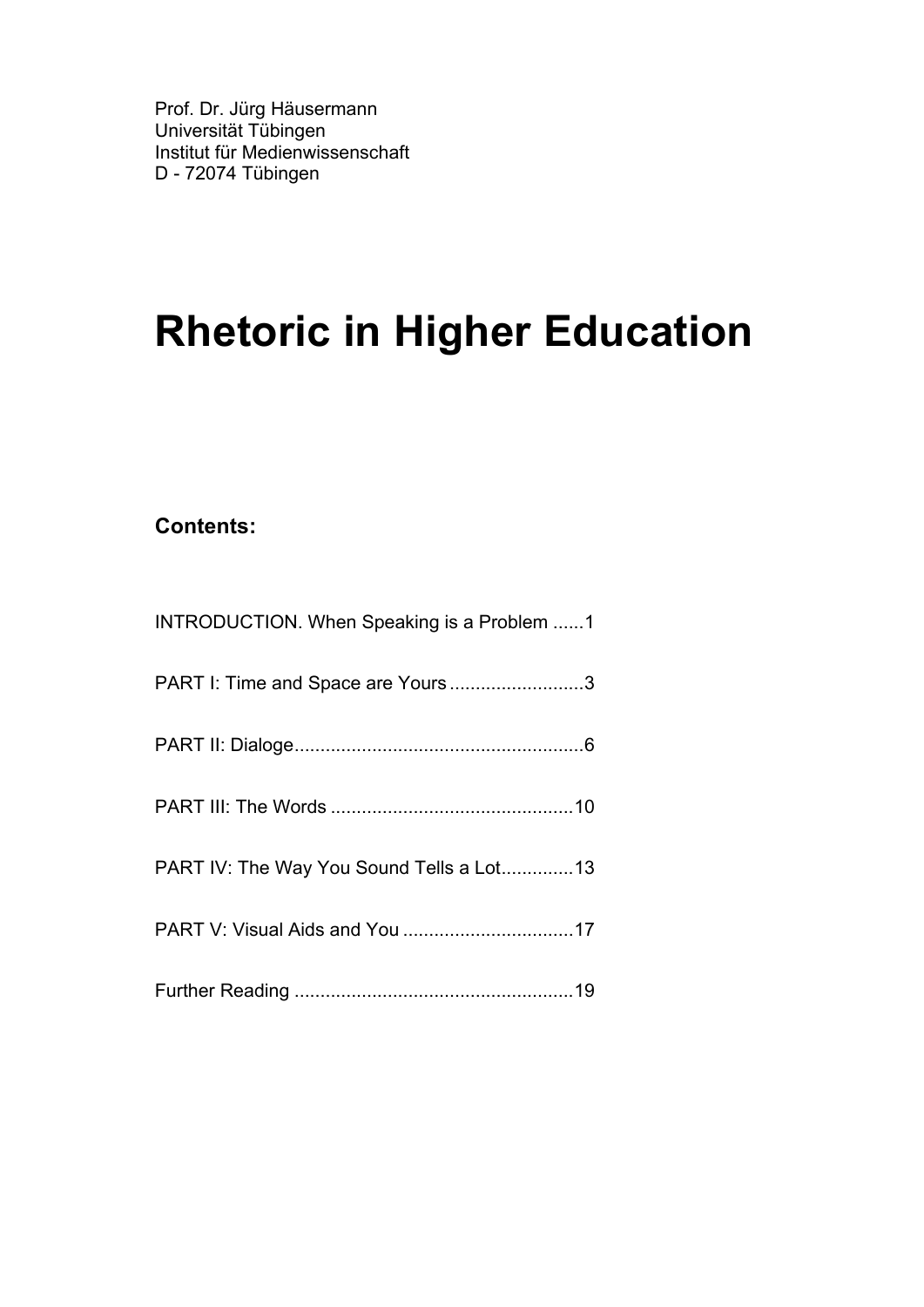#### **INTRODUCTION: When Speaking is a Problem**

Most of the time, speaking is not really a problem. Imagine your workgroup discussing the setting of a test, or you calling a friend with whom you are going to organize a meeting, or sitting at the coffee table together with your collegues, talking about an article you have read. If there are any difficulties, they are not difficulties of speaking.

This is the kind of speaking we consider normal. You say something. Then your partner says something. You start a sentence, then restart, correct it, maybe stop or get interrupted and someone else finishes it.

It is dialogic: Your are producing a spoken text together. Everybody who has participated in the conversation will be responsible for its outcome.

It is informal: There is no offical speaking order and there are no time limits.

It is weakly structured: Some contributions to the conversation are longer, some shorter, some even unintelligible. Beginning, main parts and conclusion are not as clearly identifiable as, e.g., in an written article.

But there are situations in which speaking is felt to be a problem – speaking in public. You may be sitting in the audience of a conference, whispering something to the person next to you. Then you stand up and go to the lectern. Many things will be different when you are given the floor:

It is monologic: Only you are responsible for content and form of what is said.

It is formal: There are rules to be obeyed – from the length of your speech to the language that is considered appropriate for it.

It is highly structured: Your speech will have a beginning, main part, and ending. You make complete sentences and speak loud and clear.

Maybe you feel pressure that you don't normally feel in every-day conversation. This course is about reducing this pressure. Its purpose is to make you feel at ease when speaking.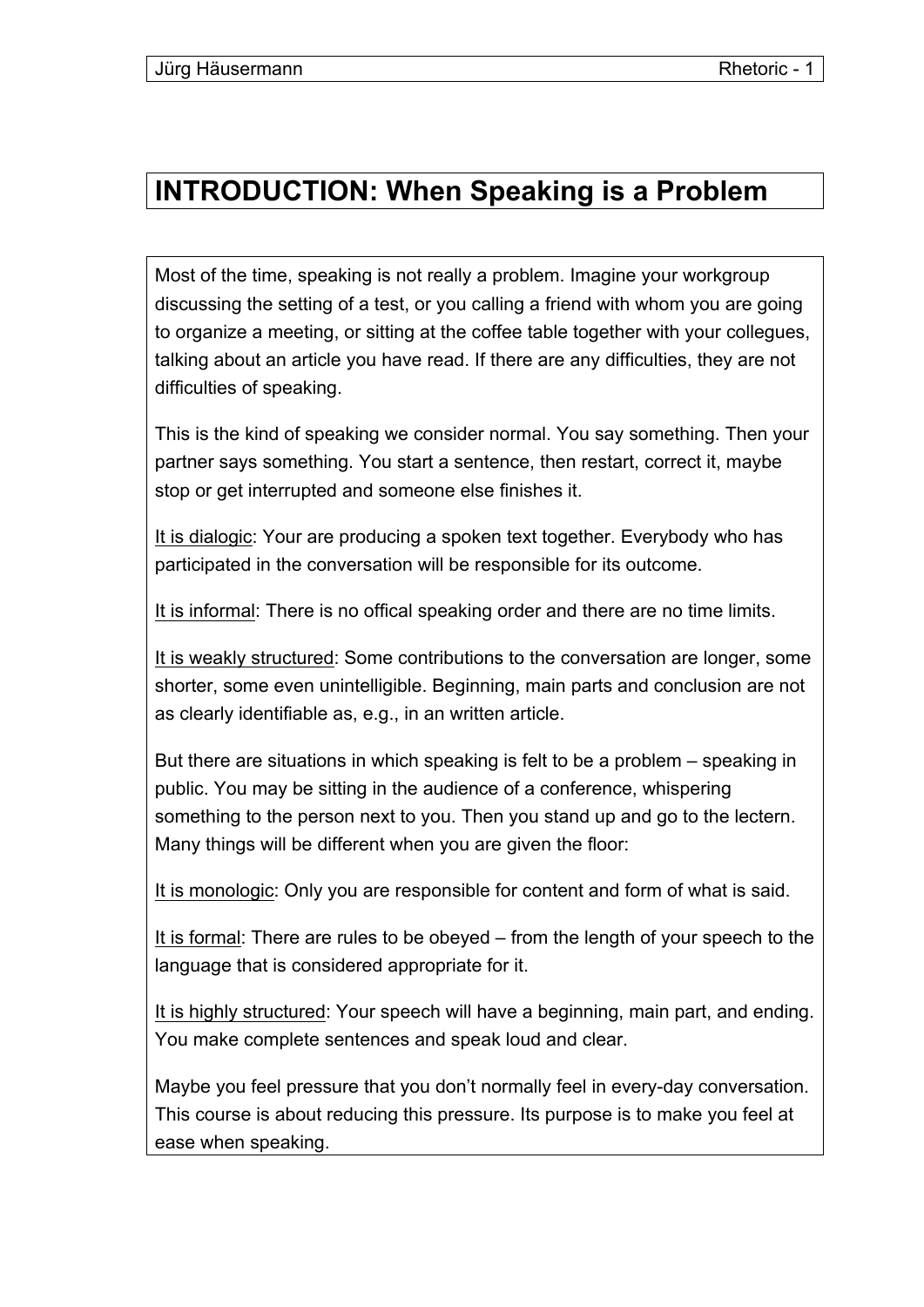#### **Rhetoric: The Art of Speaking in Public**

Speaking in public is all about the changes that occur when the situation changes from a dialogue to a monologue, from *taking with* somebody to *speaking to* a group of people.

Because there is an audience (even if it is a small group) we call it a change from non-public to public speaking. In fact there is not really one type of public speaking situation. There is rather a gradual scale of speaking situations, ranging from more private to more public.

A speech in parliament is highly ritual and has many more features of "public speaking" than a presentation in front of your team, but they have some important features of public speaking in common. Even in a chat with a friend your speaking behaviour can change into a more public form, even if there is no-one else around to listen (You may suddenly start to "lecture" on your favourite subject. Or you may disagree with your friend and correct him by referring to common [public] principles, using less formal language and a louder voice than before.).

Public speaking means the use of conventions (such as a proper language, or dress) that simply have to be observed.

But public speaking also means an adjustment to conditions in which you feel less at ease. This affords training. Its most important goal is to learn how to feel at ease, even in difficult situations.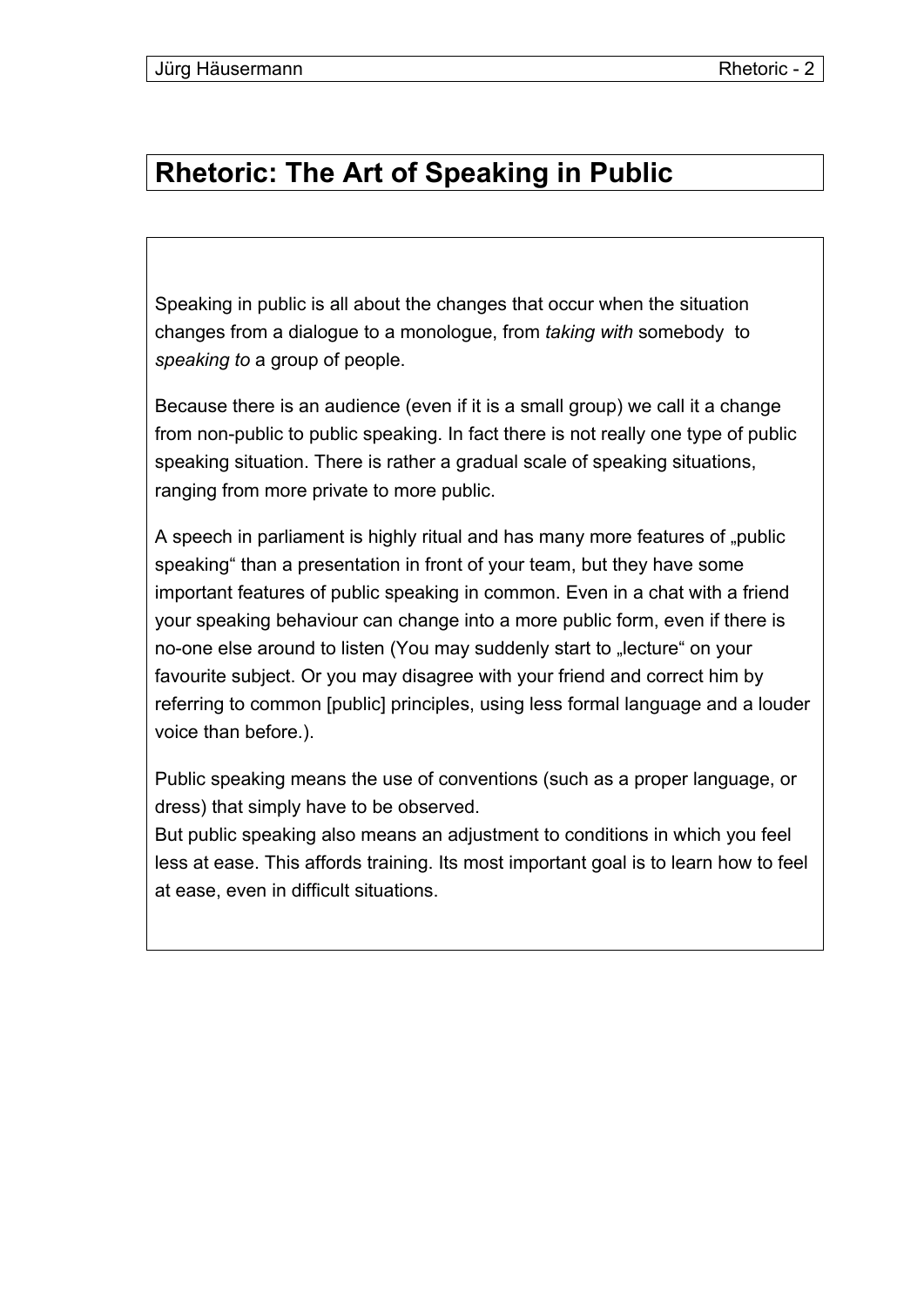### **PART I: Time and Space are Yours**

Speaking always stands in relation to time and space. In order to speak, to produce words and the silence in between, we need time. And by the movements of our bodies that accompany our speaking we occupy a larger or smaller part of the space around us.

When you deliver a speech there is an agreement between you and your audience about how long you are going to speak and where you will stand or sit and how free you and they will be to move.

As a rule, you will be given time during which you won't be interrupted, and you will have more freedom of movement than your audience. Unfortunately, most of us don't enjoy this situation. The first step, therefore, is that you accept your role and make use of the time and space that are yours.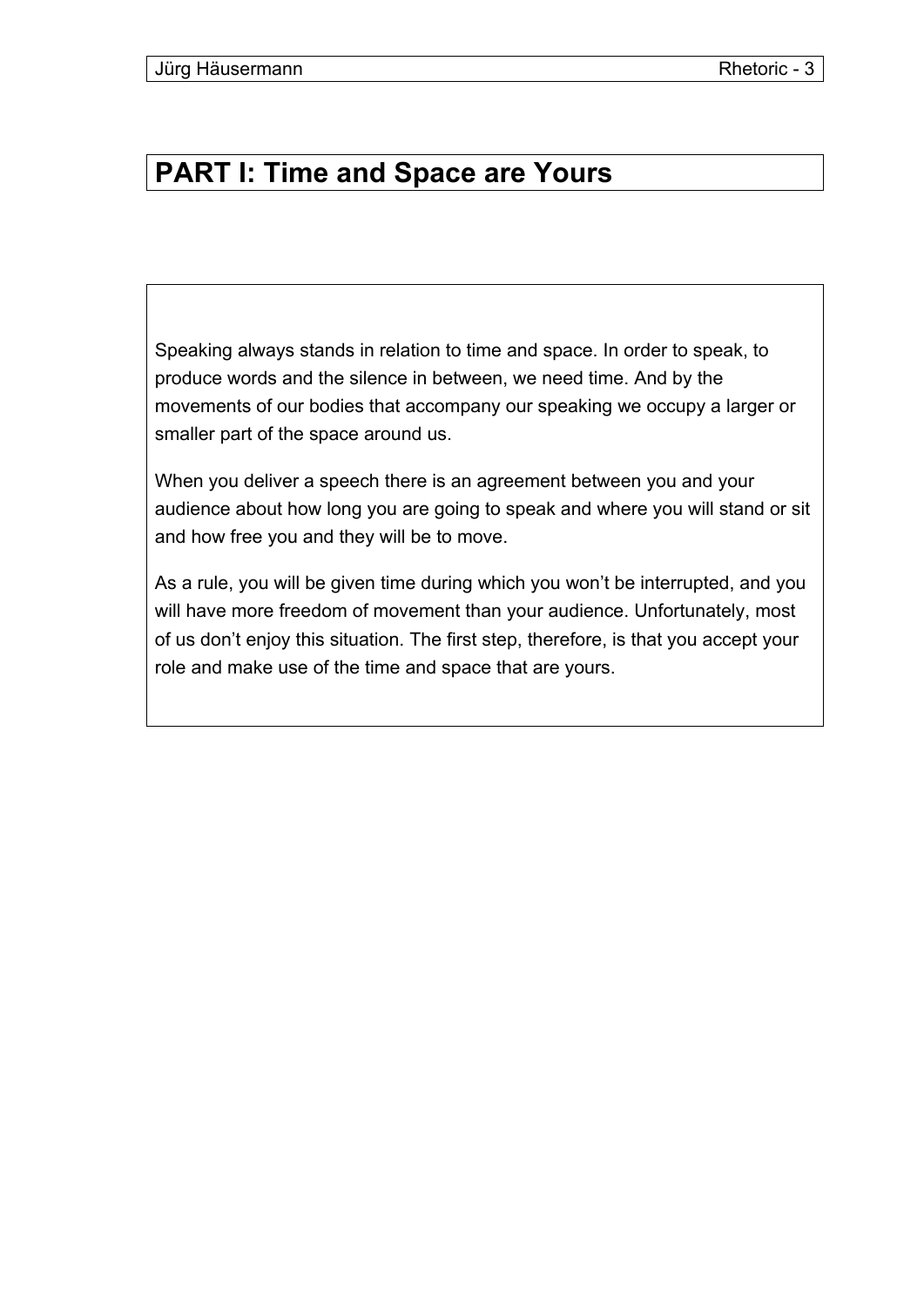### **Take Your Time**

Many inexperienced speakers start too early. They don't take their time when going up to the podium, or to establish nonverbal contact with their audience. Often they don't allow themselves those small breaks within their speaking that help them to plan the next steps and to be understood.

There is also no need to hurry away after your last words (or, even worse: during the last words). Enjoy the effect your conclusion makes on your audience. Enjoy their applause. Look somebody in the eyes once more. Only then take your papers and leave.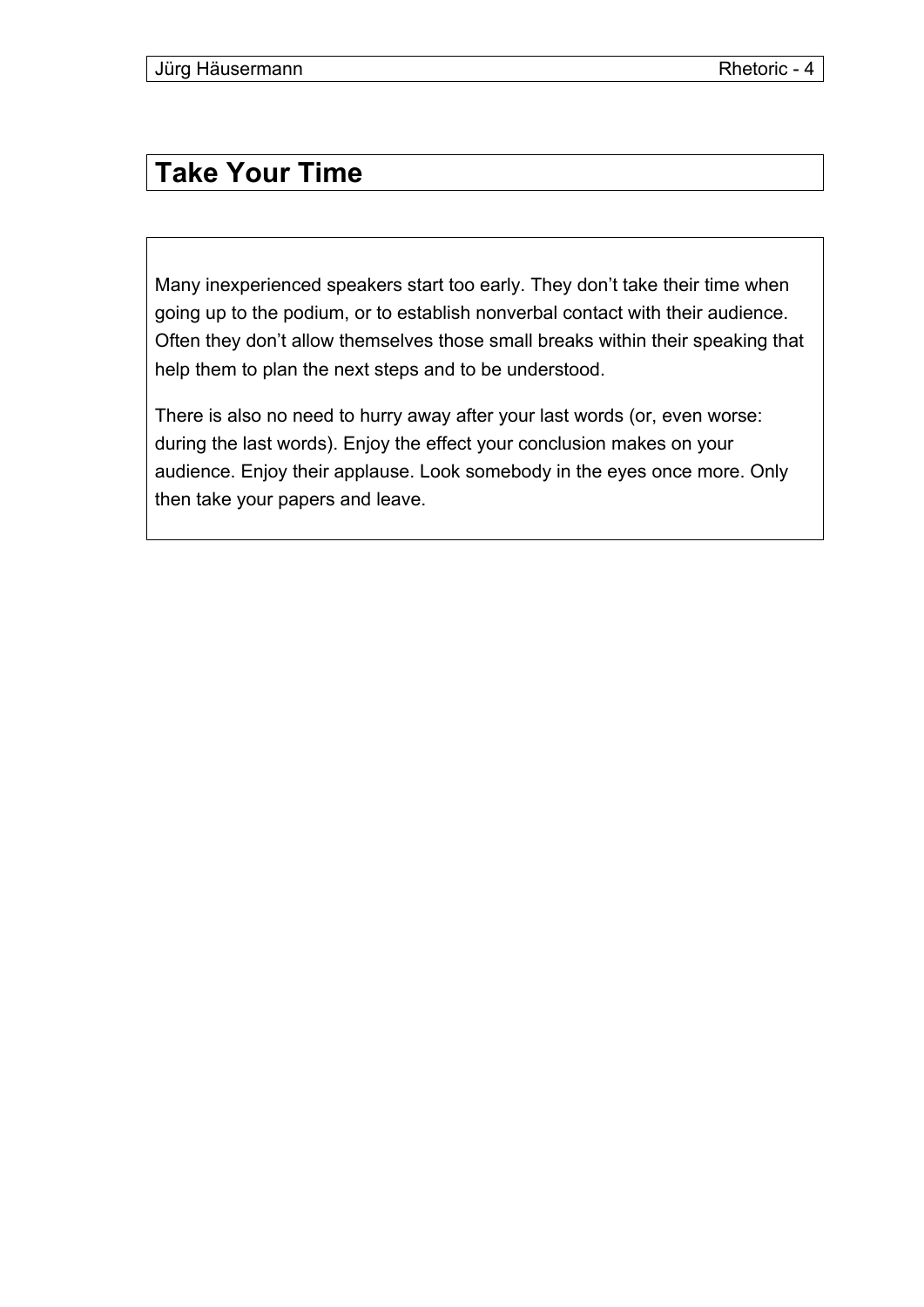#### **Be Aware of the Space Around You**

The space in which you move is considerably larger than the one of the listeners. You don't have to use it constantly, but you should be aware of this freedom of movement. Whereas everybody else in the room is confined to their seats (and every move of a listener is unexpected or can even be distracting), you are allowed to do gestures of any kind, even to walk up and down, if you wish.

Once again, you don't have move about. But it is helpful to be aware of the space around you: It makes you feel free and your facial and body expression will be more natural.

But what are "natural" facial expressions, "natural" gestures? It means moving in a way that is normal *to you.* People will only be convinced of your body language if it goes along with your personality. This happens automatically if you feel at ease:

- 1. Stand firmly on the ground. Carry your weight with both legs (do not stand on one leg predominantly).
- 2. Your legs should be a shoulder's width apart, so you won't have problems keeping balance.
- 3. Bend slightly at the knees. Don't lock them.
- 4. Let your breath flow deep into your body. Feel it fill your mid-section.
- 5. Let your arms hang down at your sides. Whatever gestures are natural for you will develop in due time.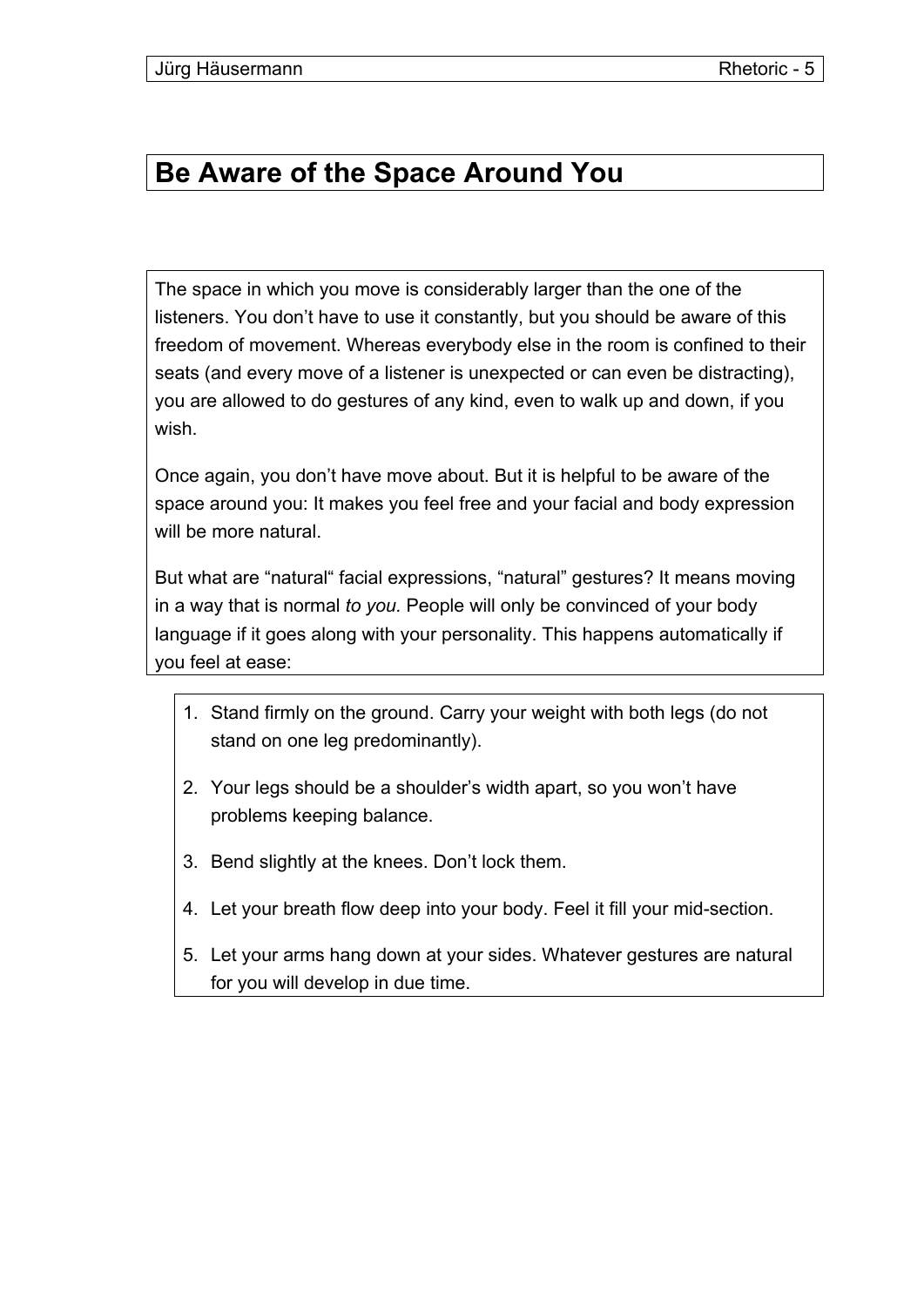### **PART II: Dialogue**

Dialogue is the basic form of human communication: You say something, your partner says something. He or she may start to speak at the same time as you or even interrupt you. There is little hierarchy; the same rules apply to both of you.

In a dialogue the presence of the other person(s) is mostly helpful: You develop your ideas together. If you don't find the right word, your partner will fill it in.

In a monologue there is a clear distinction between speaker and listeners. This is often annoying (e.g., if it occurs in private problem solving situations). But it can make sense, especially if there is an agreement between speaker and listeners about this role distinction.

Speaking at a conference or in front of a class is such a situation: You have some special knowledge the others don't have. So they accept being silent for some time in order to listen and learn.

Speaking in public is easier and more effective if you include dialogical elements in these "monologues". This does *not* mean that you have to ask questions and get them answered. A dialogical element can be, for instance, short eye contact, a few seconds of silence, or the reaction of speaker and audience as a group – e.g., laughing or pondering together.

You can plan your speech this way. Add small instances of dialogue, short periods in which your listeners are active, or laugh, or think for themselves, or do anything to show you that they're with you.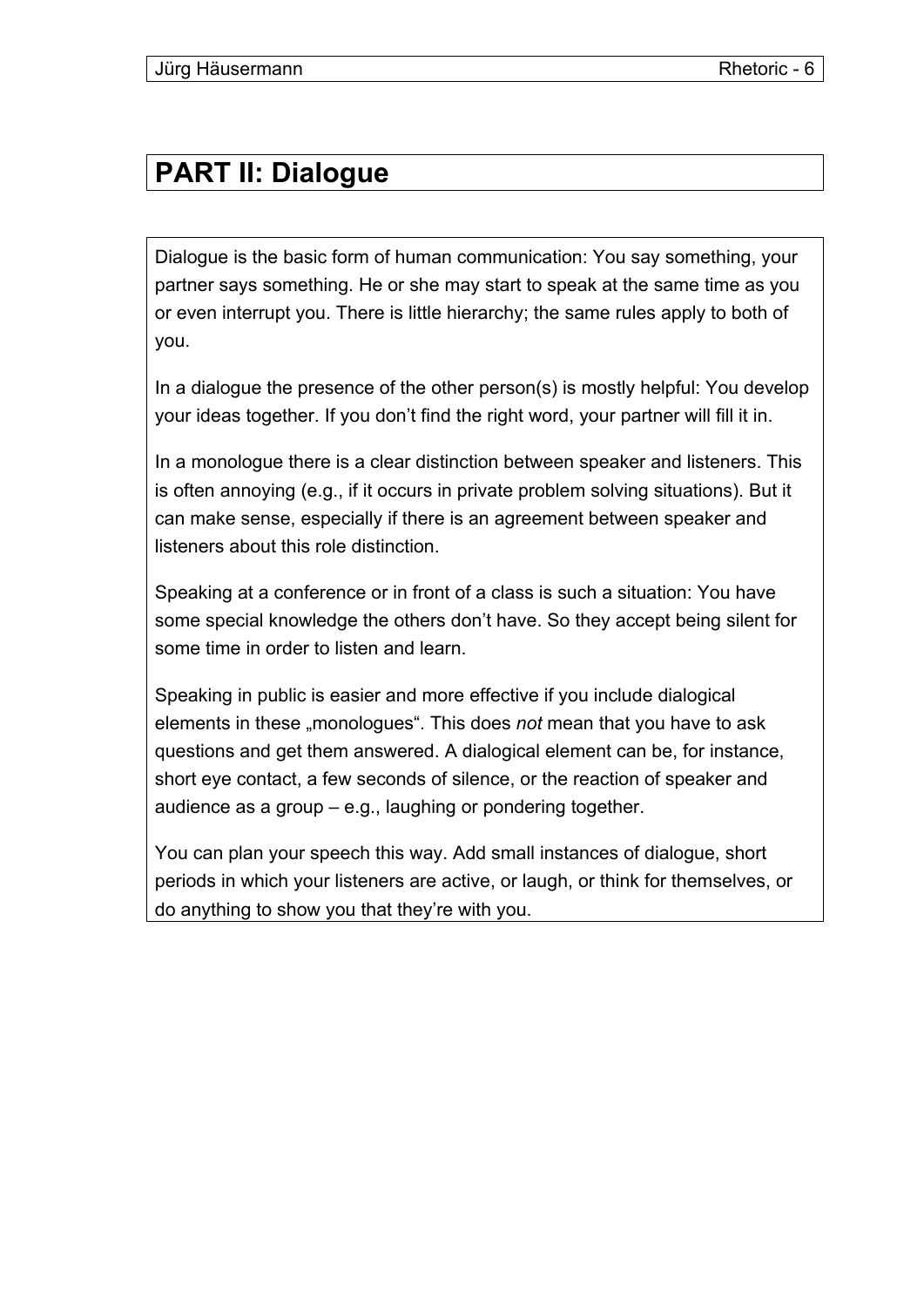#### **Dialogue with 300 People**

Dialogue seems to be extremely difficult in huge auditoriums, in front of 100, 200 or more people. You ask a question, nobody answers. You tell them about your greatest discovery. Nobody even seems to notice. They are just sitting there.

At the begin of a lecture, people may be listening politely. Then contact starts to fade; you seem to lose the ones sitting in the last row, then also the ones in the middle. And in the end there are just two or three faithful students near you who look at you and maybe answer some questions.

There are, however, speakers whose appearances are dialogical even with large audiences. What is their secret?

Well, first they know that it is not so easy for their audience either. One has to be brave to expose himself in the middle of hundreds of listeners by answering a question, or by showing that you did'nt understand, or even by laughing at one of your jokes.

So experienced speakers try to make it easy for the audience to respond by first of all showin the dialogical style of their speaking as early as possible.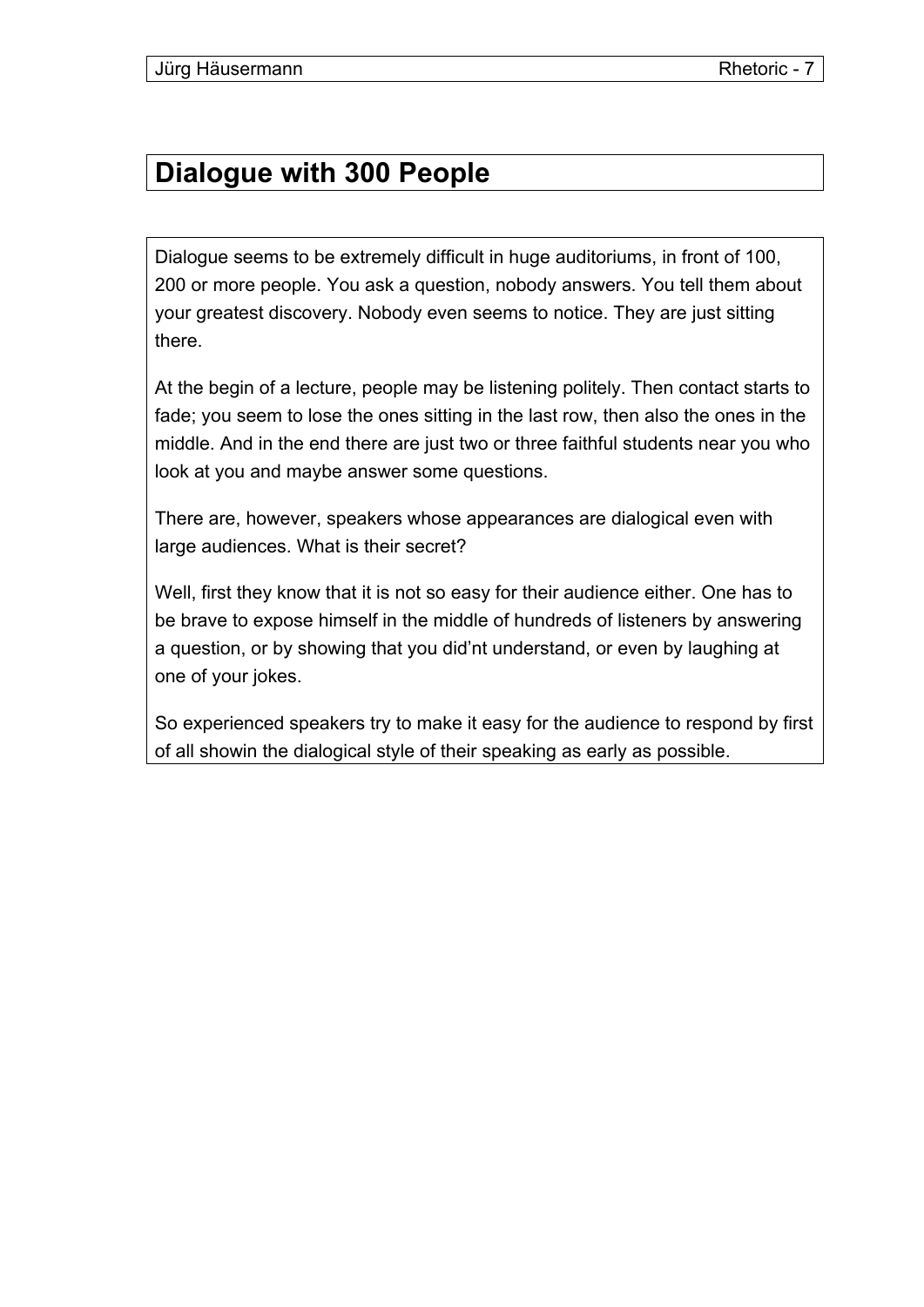#### **Dialogue in Teaching: an Example**

Dialogue seems to be extremely difficult in big auditoriums, in front of 100 or more people. What can you do to reach them and even get responses from them?

Watch an experienced university teacher in the first minutes of her lecture and notice her small efforts to get feedback from her audience:

| Time | The speaker                                                                                          | The audience                           |
|------|------------------------------------------------------------------------------------------------------|----------------------------------------|
| 0.00 | says hello.                                                                                          | responds nonverbally (more<br>or less) |
| 0.02 | tells a joke / anecdote / personal<br>story                                                          | smiles / laughs                        |
| 0.05 | asks for survey data (e.g.: Who<br>has experience in the field of work I<br>am going to talk about?) | Some raise their hands.                |
| 0.06 | asks more specifically (e.g.: Who<br>has a project of his own in this<br>field?)                     | One or two raise their hands.          |
| 0.07 | asks the ones who responded<br>about the theme of their projects.                                    | One or two answer shortly.             |

In this way, the teacher has led the audience in small steps from responding as a group to responding as individuals. She has made clear that the lecture is going to be dialogical. And the students themselves have proven that participating is not hard at all.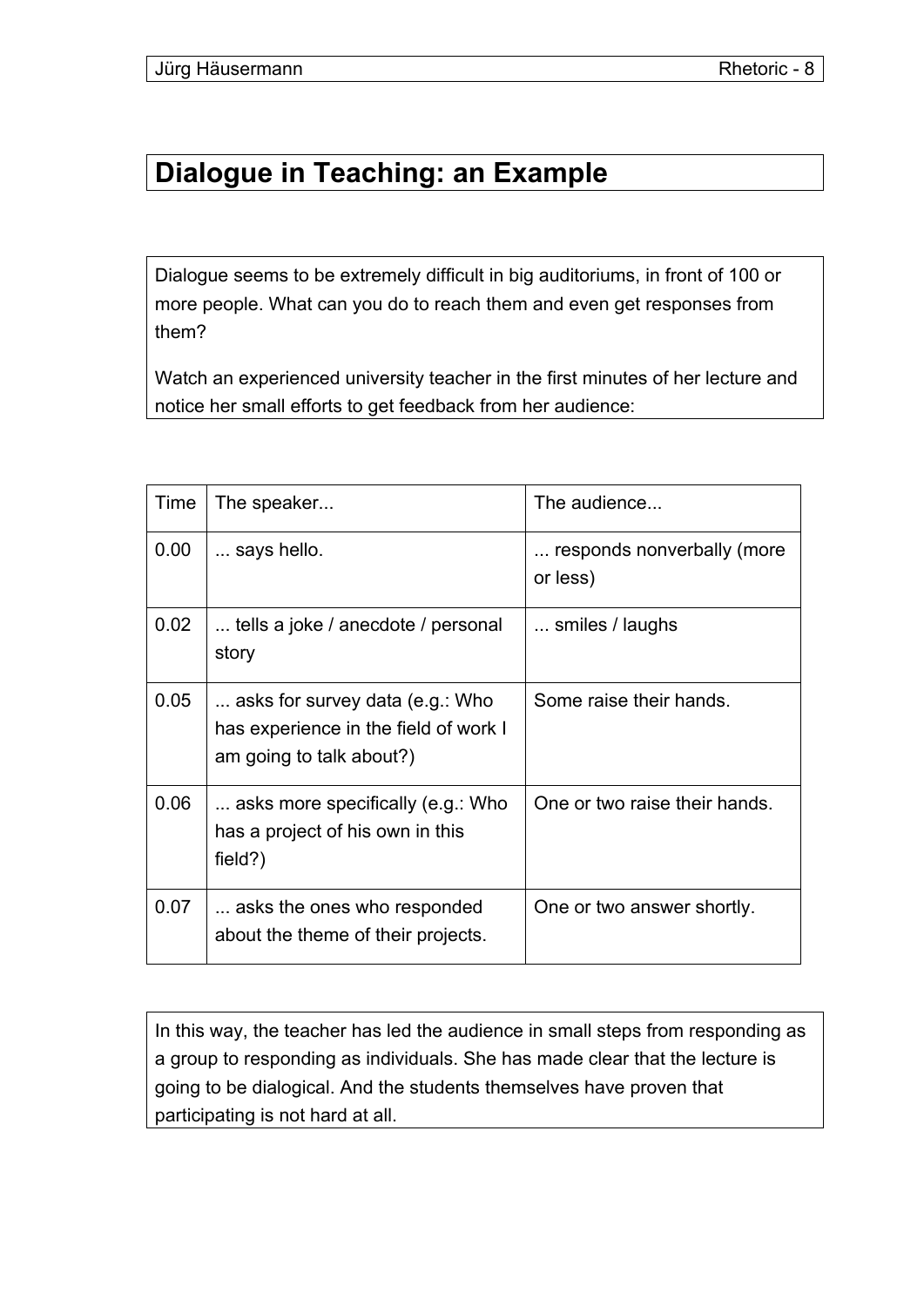### **Dialogue: More Things You Can Do**

**Before your speech:** Get to know the room you'll be speaking in. Get to know it from both sides – the speaker's and the listener's. You might sneak in some minutes before and sit in one of the back rows in order to get a feeling for the distance and the distracting features back there.

**During your speech:** Use feeback producing elements:

- real questions (that can be answered aloud)
- rhetorical questions (these need not be answered aloud, but the listeners need a few seconds to ponder them)
- funny remarks, jokes (anything that makes the people laugh)
- group discussions ("Ask the person sitting next to you what he has had for breakfast...")

**But above all:** Make clear that it's going to be a dialogue right from the start.

**And don't forget** to show your audience that you are interested in them.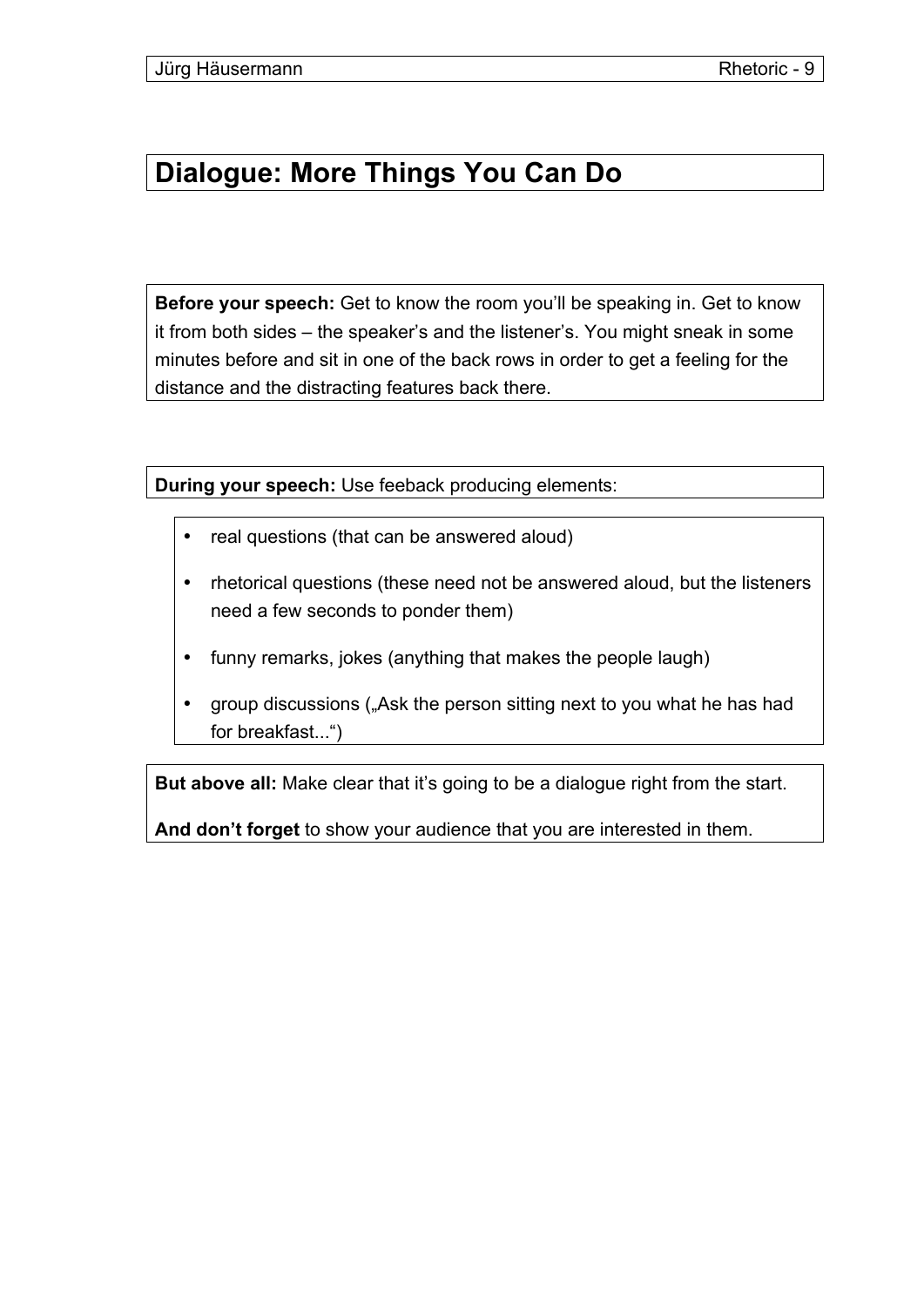### **PART III: The Words**

The most important thing is not how you say it – it is what you say. You have done a lot of study and research. Now you have something to tell. And you will tell it, however crude the words you use in phrasing it.

Of course it helps to say it in a beautiful prose. But remember that your paper won't be read by critical aesthetes (?) but heard by collegues or students. The most important thing is to be understood. This means saying good-bye to a lot of writing rules you may have learned in composition class – and hello to a simple sequence of short phrases.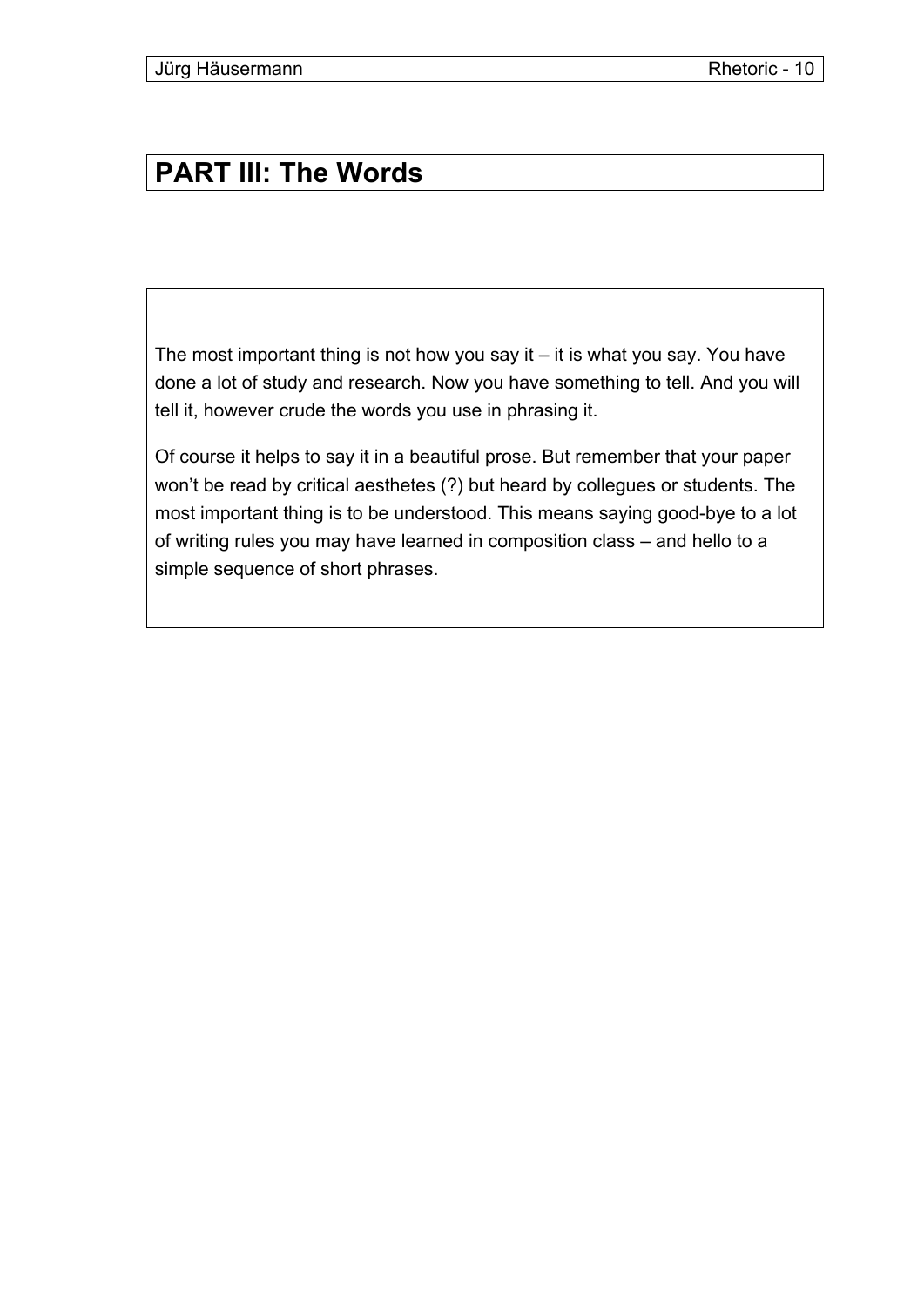### **Say it in Smaller Portions**

Every sentence you come accross can be divided into two or more shorter sentences. Try it out and see what happens:

Saying it in smaller portions can mean bringing dull sentences to life.

Saying it in smaller portions can mean repetition, thus making it easier for listeners to follow you.

Saying it in smaller portions can mean explicating your presuppositions.

You don't have to say everything in extremely short sentences. But whenever it gets difficult, it helps you to control the speed, to say it simple and to make yourself understood.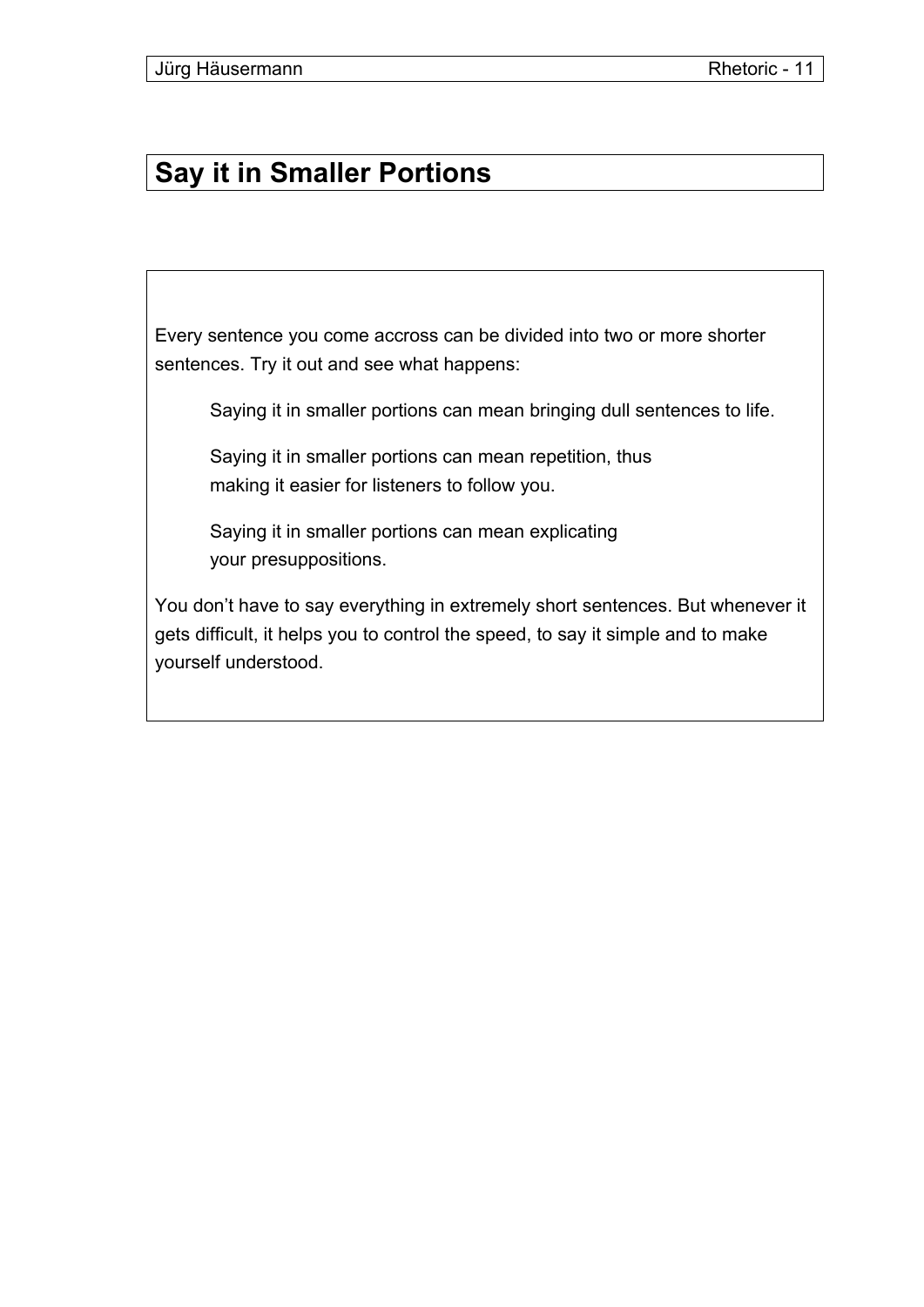#### **Fighting Monotony: Variation in Verbal Acts**

Every speech is a sequence of quite different things you do:

- you establish contact with your audience
- you tell them the subject of your paper
- you present a thesis
- you discuss empirical evidence
- you explain
- you ask
- you answer
- you tell a story etc.

Each of these acts takes a short amount of time – from 10 or 20 seconds to a few minutes. So there is a constant change of action. If you are aware of that, it will be heard and seen: There will be small changes in tempo and volume, in gesture and posture, which show that you are actually developing your thoughts and not just reading from your paper. People will recognise a connection between you and your subject, and this makes them enjoy what you say and helps them understand.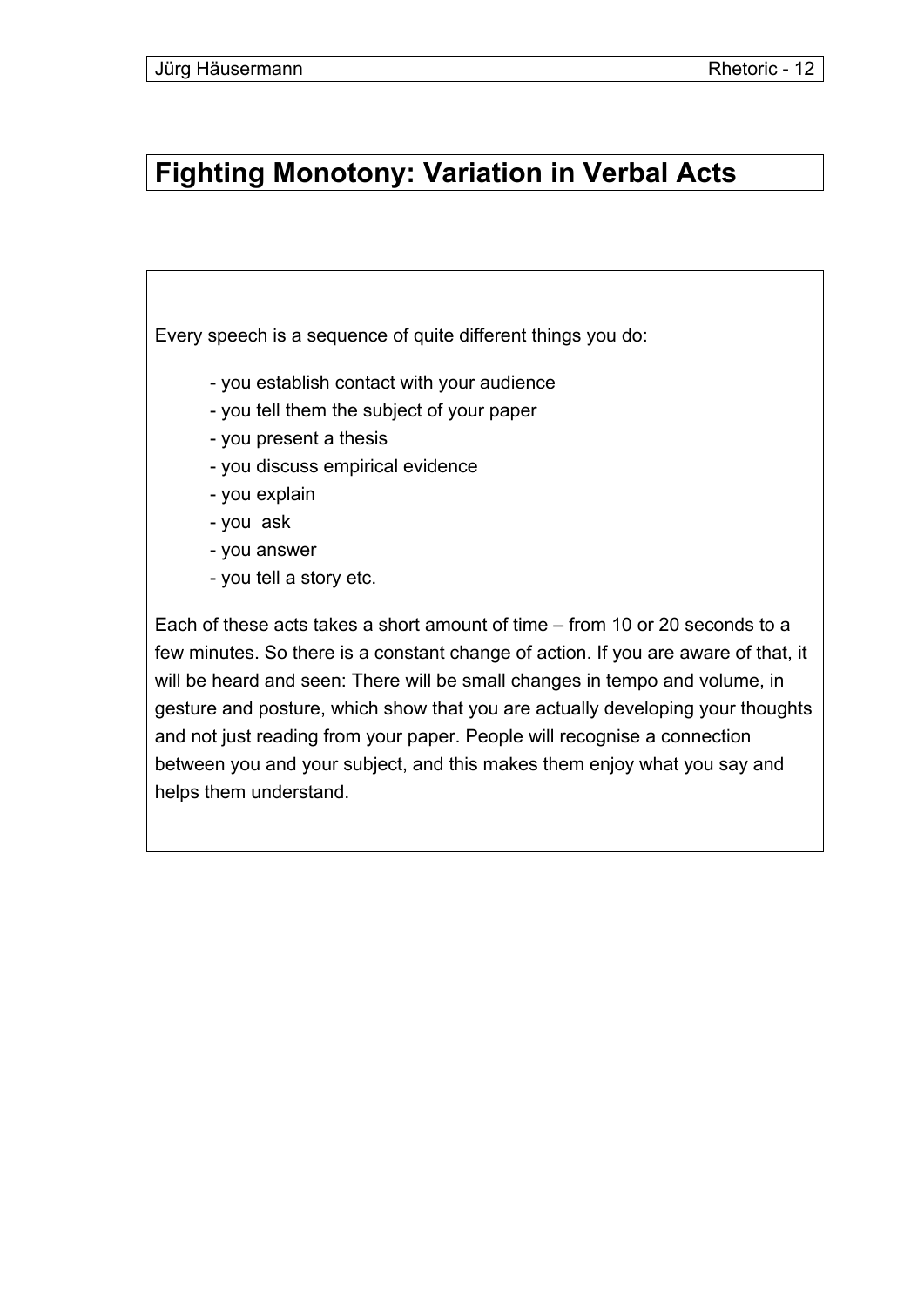#### **PART IV: The Way You Sound Tells a Lot**

Whereas the verbal part is everything that a written record of your speech would show, the prosodic (or paraverbal) part includes all the signals that are added by the fact that it can be heard:

- the pitch of your voice
- loudness
- the precision of pronouncing consonants and vowels
- tempo, rhythm, intonation

Adequacy and variation in paraverbal expression help a lot to establish and maintain contact to your audience, and to make your message understood.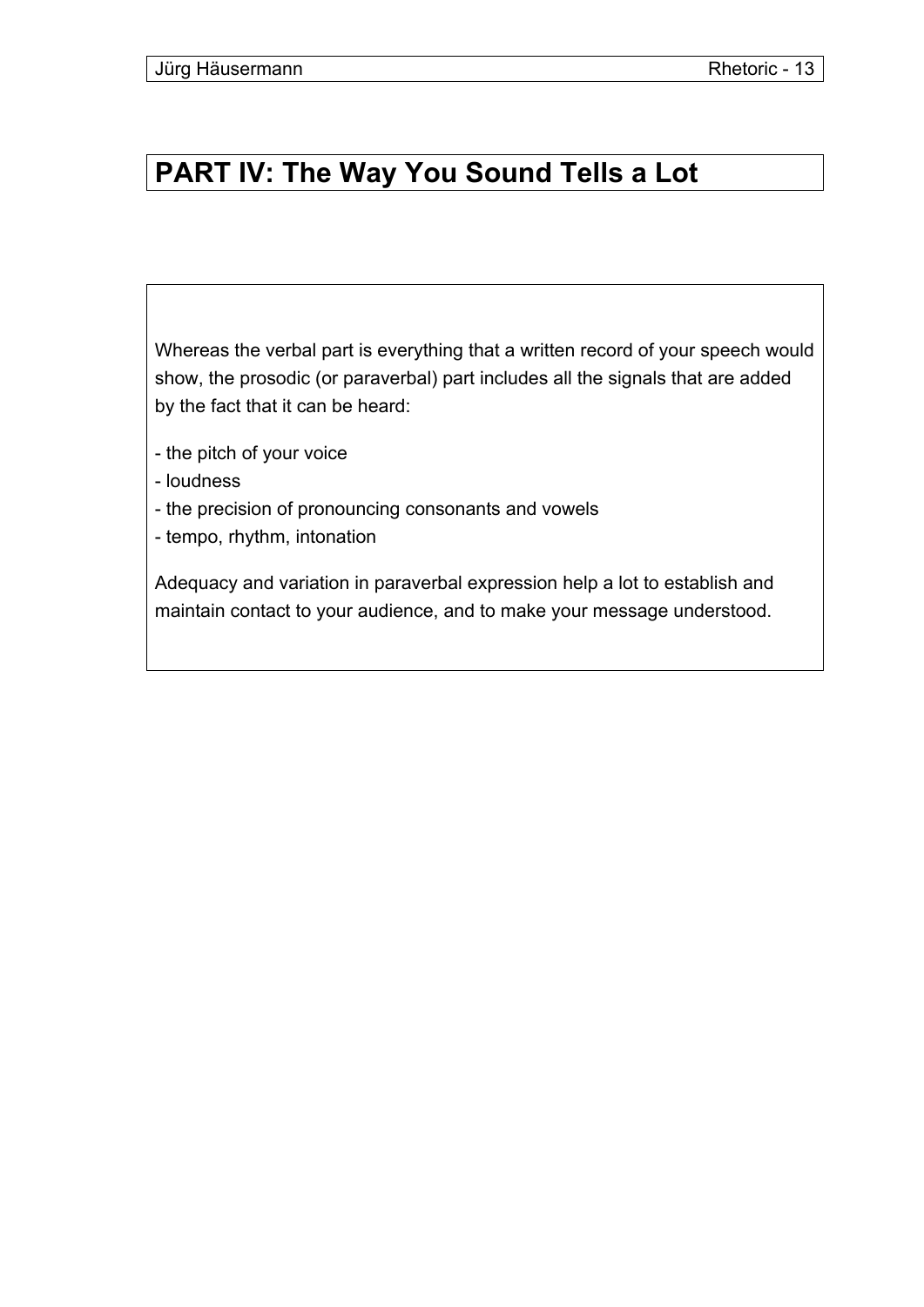### **A Message, not Words**

And how should it sound? What are the words you should emphasize, which are the letters you should pronounce distinctly?

Forget about the words. Deliver the message.

- 1. You are the one who understands best what you want to say.
- 2. Reflect on what you are saying. By thinking it anew, you will produce variety in volume, rhythm, and melody.
- 3. Show your enthusiasm.
- 4. Find the information units in your sentences. The boundaries between these units can be marked by caesuras (short pauses), thus making the meaning clearer.
- 5. Emphasize what is new: Every sentence contains new information, things that were not said before. These are the keywords, and you should focus on them. The other words in the sentence just help to nest the keywords. Treat these other words in a more nonchalant way. (Stress is an important feature of Englsh and German: You put some words in focus and use less time for the rest.)
- 6. Change the rhythm: Some things can be said faster, some slower; some will be understood only because you accelerate or slow down your pace.
- 7. Change the melody: If you ask a question, the tone follows a different course than giving an answer. And so, every other speech act has its own melody. If you are aware of the constant changing of action, this melodic variety will come in automatically.
- 8. Stop every once in a while: Bring the sentence to an end by getting the melody down. Make a short pause that allows you and your audience to organize your thoughts.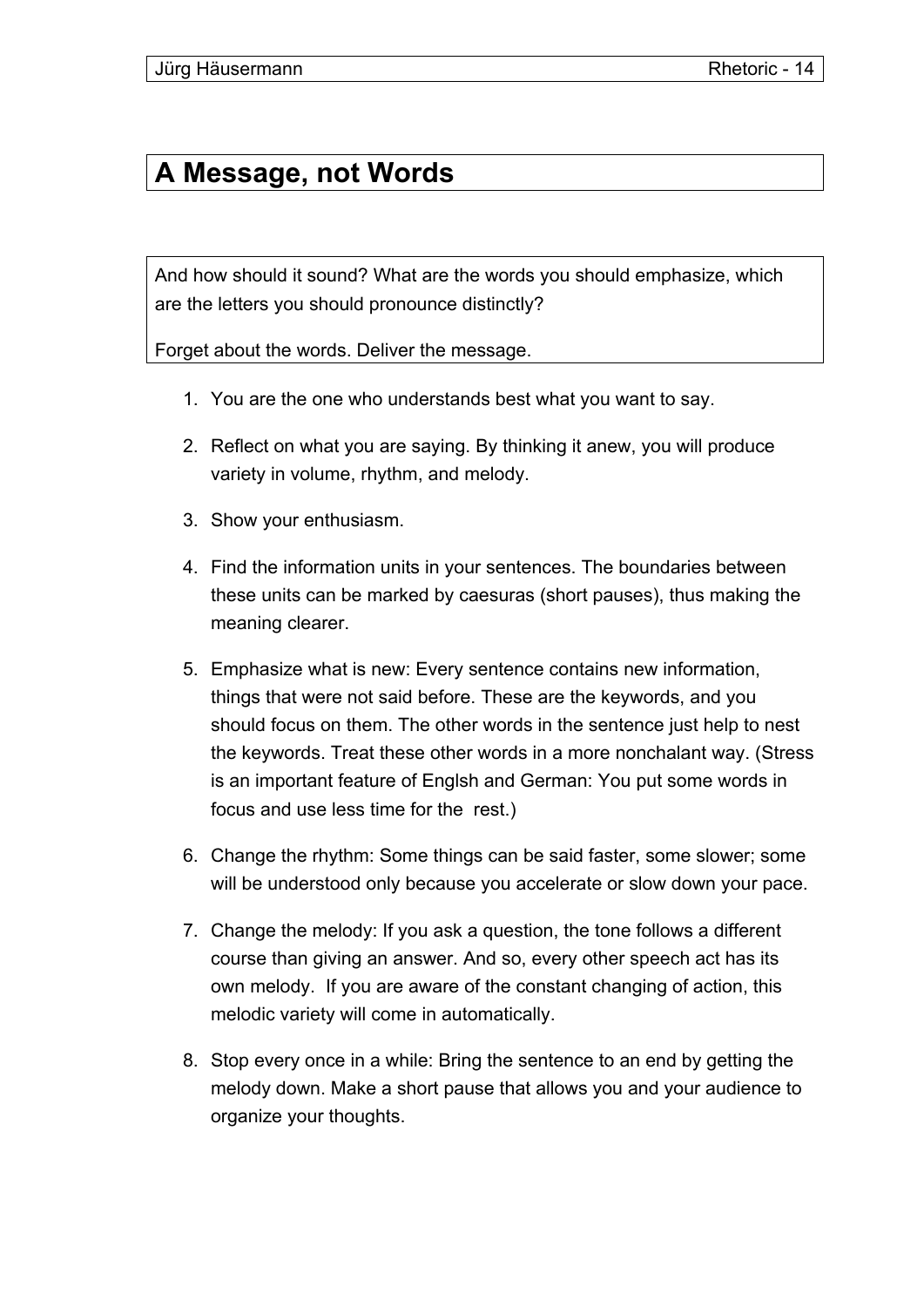# **Declarative Endings**

Prosody adds important information to your words. It signals to your audience what is important (and therefore emphasized), what is of lesser importance (because you say it faster and in a lower tone). It lets them feel your personal involvement (through the timbre of your voice), and it helps them recognize the organisation of the speech as a whole (because of the breaks in between paragraphs and before important messages).

But most of all, the way you intone your speech announces if there is still something to come or not. In English – as in German and in many other languages – you can hear that a speech has come to an end just by prosodic information. The melody goes down to reach one of the deepest tones of its spectrum, and the pace usually slows down as well.

By using a clear paraverbal ending, you don't need one of those dull ritual verbal endings ("That's about all, folks"), but you can concentrate on a more meaningful last message (a "conclusion", a "take-home message" or whatever you might call it). You can indicate to your audience that you have finished just by the melody. And what's more, you indicate this to it yourself as well. This is important, because it lets you stop and breathe and wait for applause.

Within your speech the same trick gives you a break in between sentences. It allows you to relax and plan your next step. A falling ending marks the end of a paragraph, whereas a rising ending indicates that it's still going on. By deliberately speaking a sentence with a falling ending, you reduce pressure for yourself and your listeners.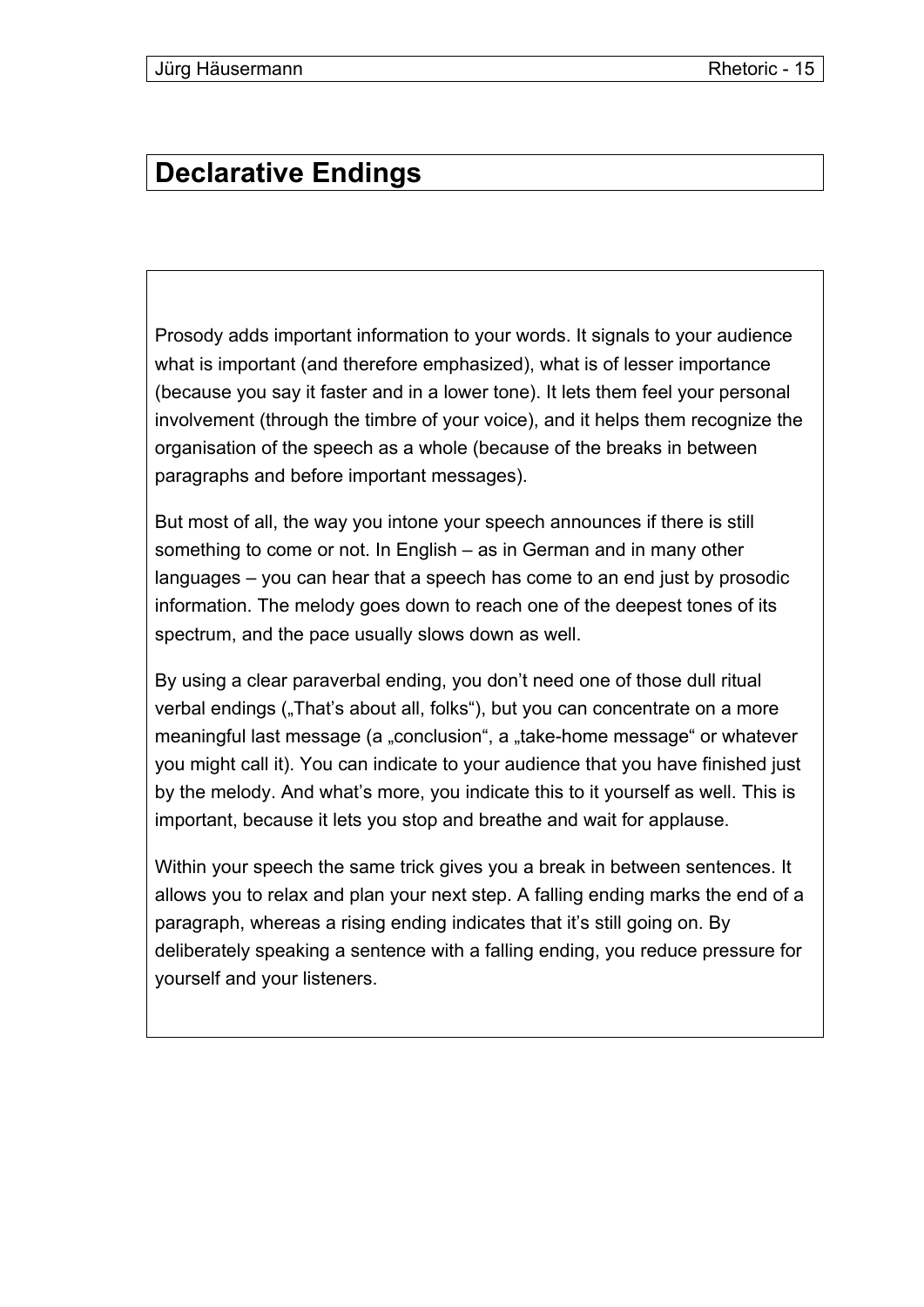# **Manuscripts that HelpYou**

The language style of a longer speech is a mixture of extemporaneous and reading from your manuscript. You will formulate anew most parts, but read what has to be precise (such as definitions, numbers, conclusions).

Your manuscript is there to help you switch from one style to the other whenever necessary: **Titles** tell you right where your are in the course of your argumentation. Wide margins provide **keywords** that remind you of the order of your thoughts and show you where you can jump to the full phrases, if needed.

In order to read easily what you have written, write in big characters (I suggest 14 pt. Rather than 12) and a line spacing of at least 1.5. The wider the margin, the easier the words are to be captured by a glance. The end of a line is marked by the end of an informative unit. This supports your intonation. At the end of a page should always be the end of a sentence, so you don't make pauses just because you have to turn pages.

Your prosody will be much better if the words to be stressed are underlined. Your can add further elements (e.g., apostrophes, arrows) when you read your text for the first time. Read it aloud in order to hear your intonation and rhythm.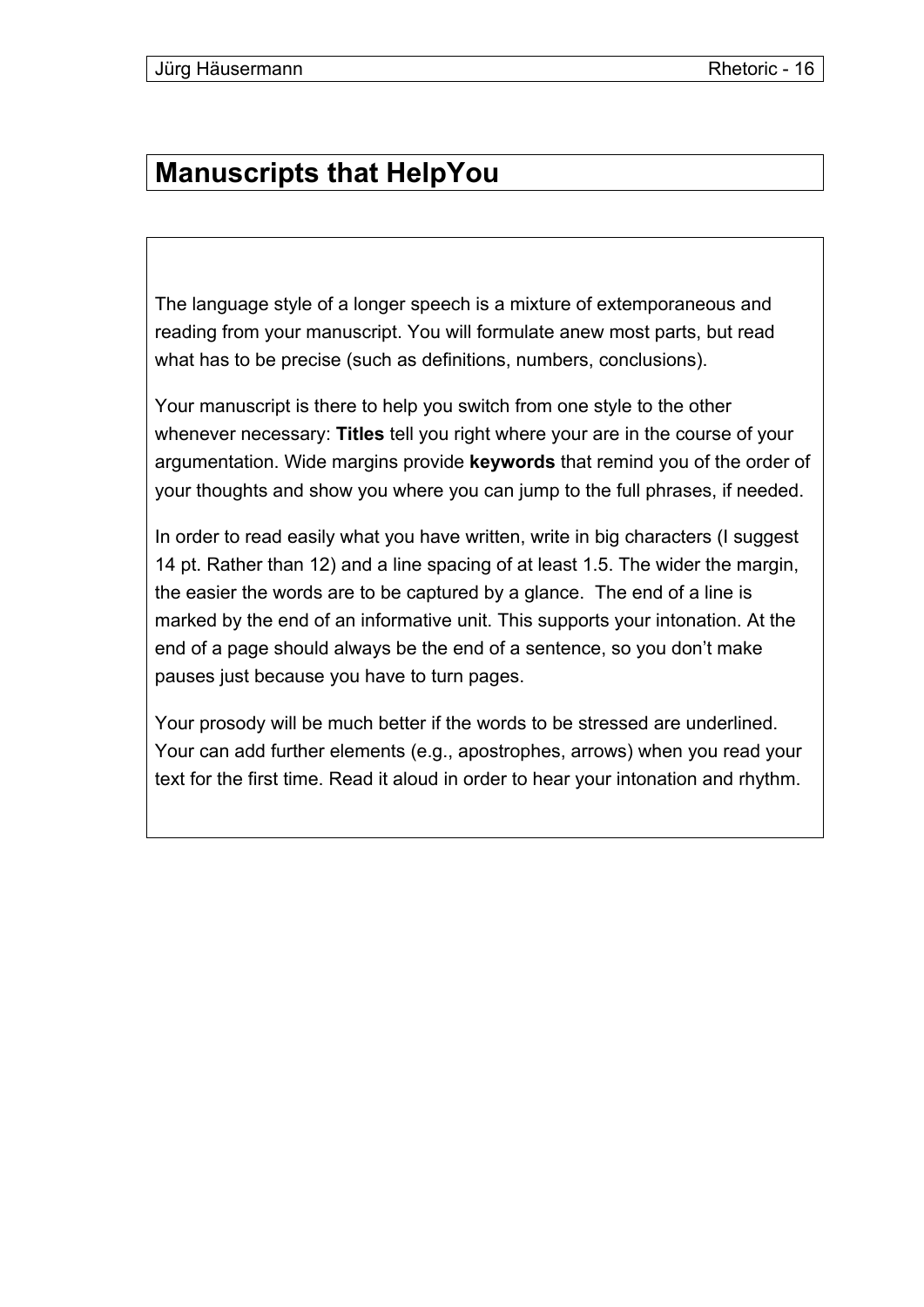### **PART V: Visual Aids and You**

Flipchart – overhead projection – slides – video: The visual aid you are using is there to support what you say, not to dominate your speech.

Even if the main part of the information is conveyed by charts and pictures, it is your message, and you should not lose contact to your audience. But don't let the visual aid take over. There are substantial parts in your speech that you can say directly to the audience with eye contact and without a rivalling picture on the wall .

Deliver at least the beginning and the last bit of your speech this way. A message may be visible on the screen, concise enough to support what you are saying, but not so long that it distracts the viewer from your words.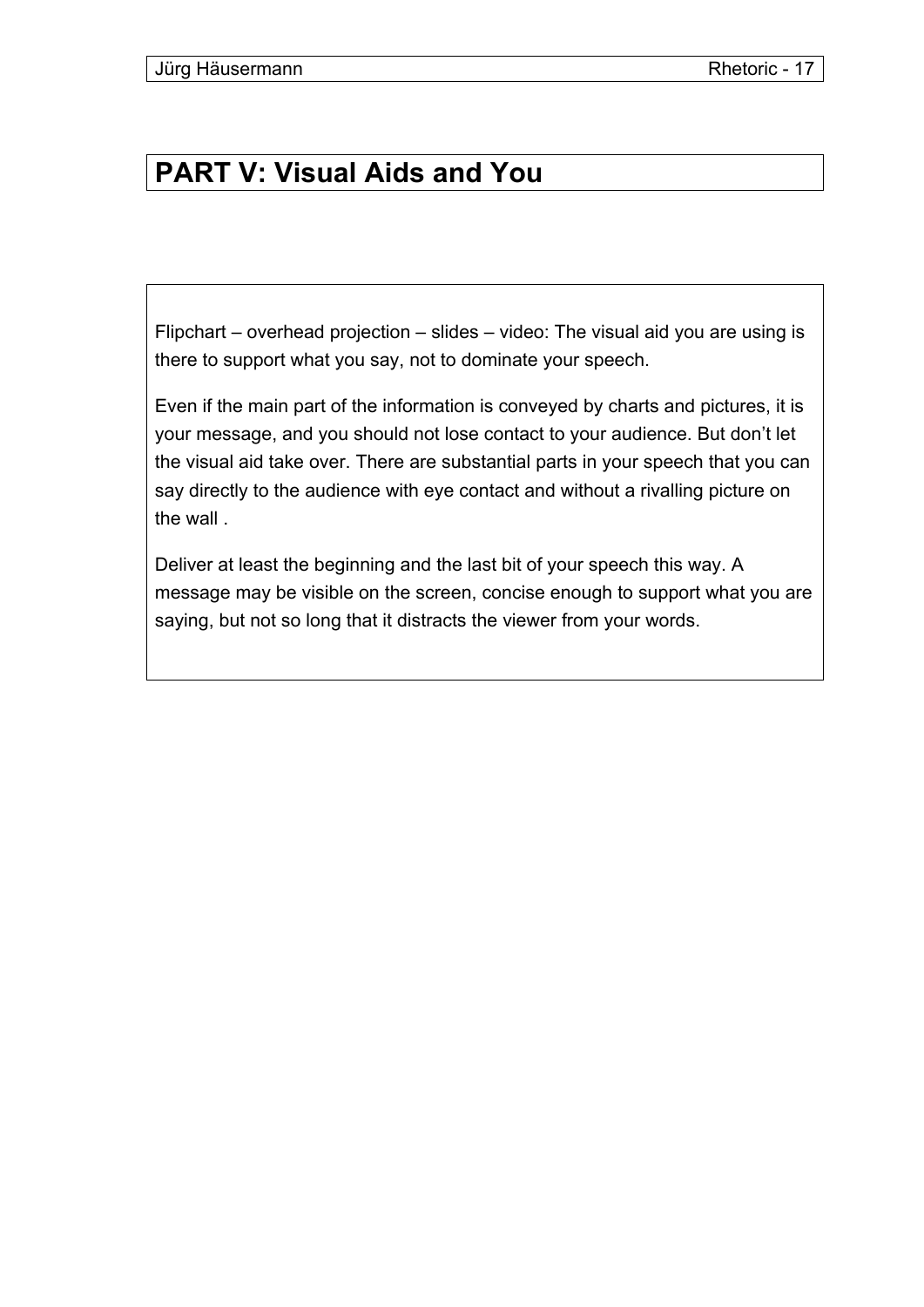#### **Looking at the Screen Together**

Every picture you project on the screen invites to interaction. No picture speaks for itself. You show it and comment on it:

**You give the context:** Your say something the picture does not say. Without your help people cannot realise its function in your speech.

**You create captions:** You name the parts of the picture and the relations between them. You explain symbols and other aspects of the graphic. Even if everything seems to be self-explainatory, people will be grateful to hear you tell them they are right.

**Finding out together**: Whenever there is a chance to let the audience talk (as in any teaching situation), you can discuss the picture with them. Let them tell you how they perceive it. Add your own observations based on your expertise. Thus, you will describe and understand the picture together.

Always be aware of the fact that you are watching and interpreting together. Your students or collegues have a certain competence in decoding the picture, and they start with it as soon as it is projected on the screen. So there is no other way than discussing it together – either explicitly (questions and answers) or implicitly (by giving them time to find their way through the picture and by reactions to what they might recognize).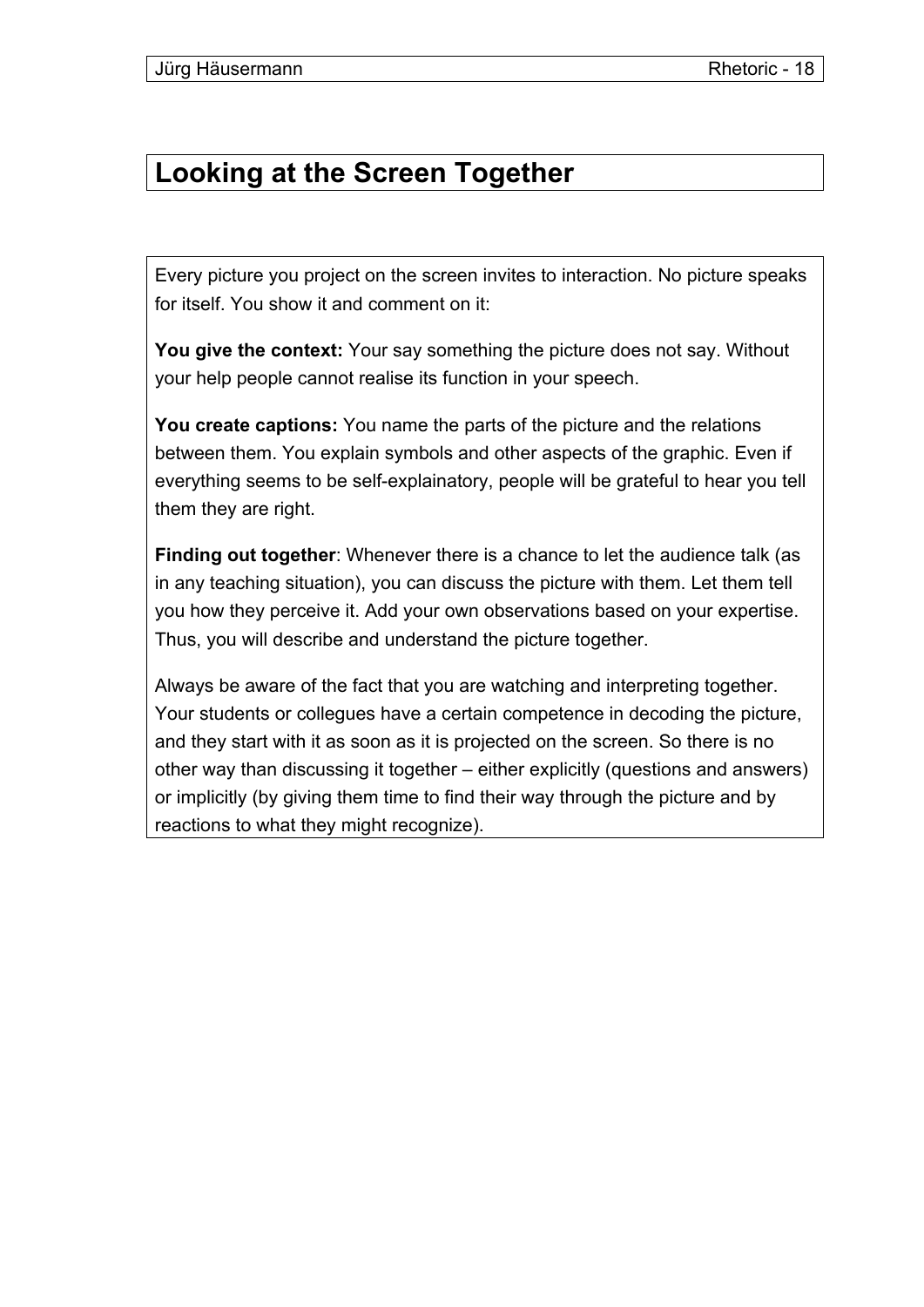#### **Make Your Slides Simple**

**Use big, simple letters:** Choose a sans serif type (Helvetica, Arial). The smallest text should be 28 points for a large audience. Don't write in uppercase letters only. Use single space between the lines.

**Arrange the content in blocks.** Don't cover the whole area with text and figures. Put them into 1 to 3 blocks and arrange these according to the structure of your talk, leaving 30 – 50 % blank.

**Re-do text, tables, and figures:** Don't use parts of other media without adjusting them to the screen:

Text from a book has usually too many words per line, too long sentences. As a rule, it is simply too much for listeners to read while listening to your speech. Reduce a book quote to one single sentence or to several keywords.

When adopting tables, use the smallest possible amount of columns, lines, and items. Make sure that each table has its own title.

One figure is enough for one slide. It needs a caption (title), and the audience needs time to find their way through the picture.

**Use colours** to highlight important facts, but do not use too many different colours. Be consistent, so one colour is always used for the same kind of assertion or word or symbol.